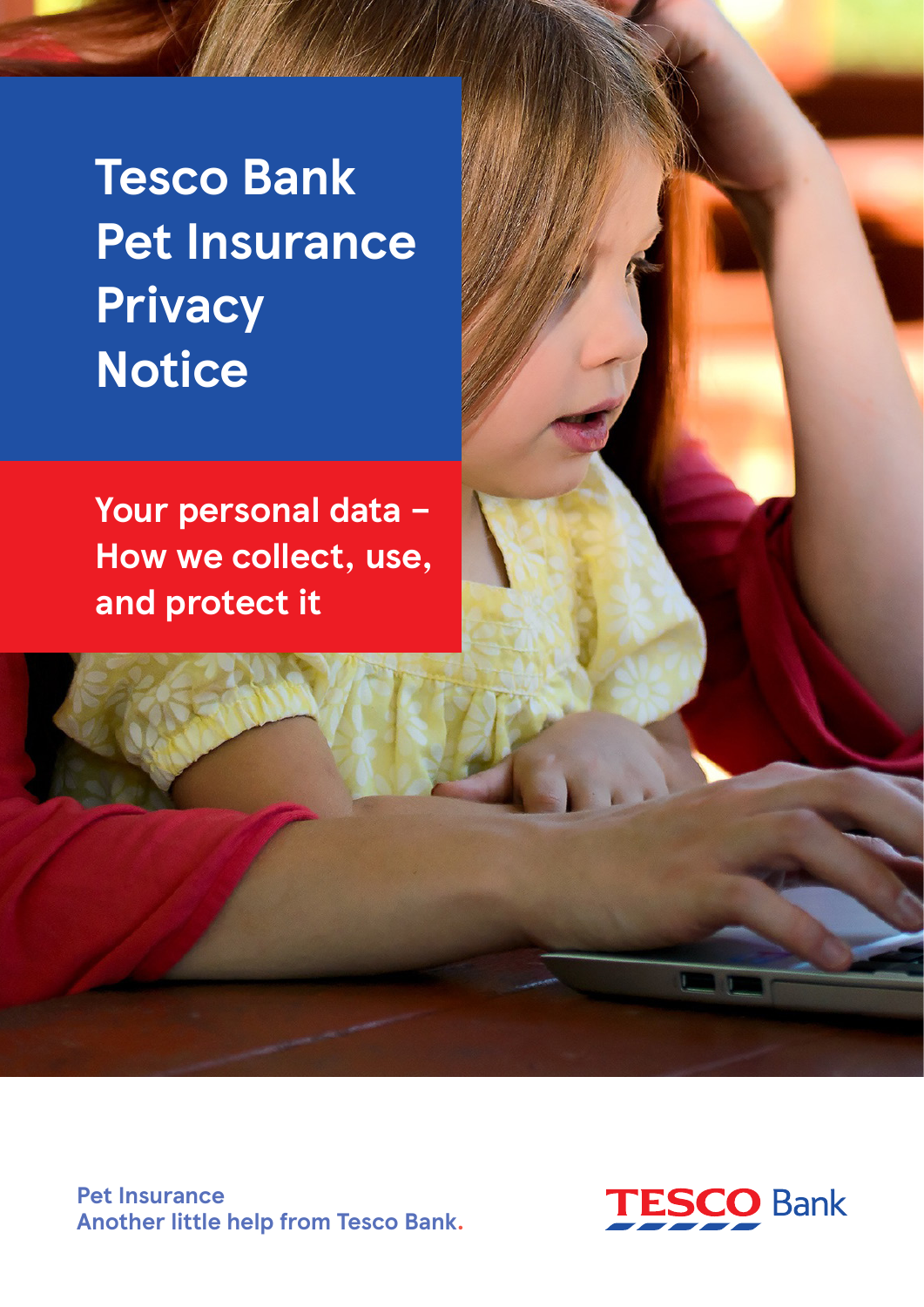# **Contents**

## Page

| Tesco Bank Privacy Notice - What sort of data does Tesco Bank hold about you? 3 |  |
|---------------------------------------------------------------------------------|--|
|                                                                                 |  |
|                                                                                 |  |
|                                                                                 |  |
|                                                                                 |  |
|                                                                                 |  |
|                                                                                 |  |
|                                                                                 |  |
|                                                                                 |  |
|                                                                                 |  |
| What happens if Tesco Bank changes how we use your personal data? 7             |  |
|                                                                                 |  |
|                                                                                 |  |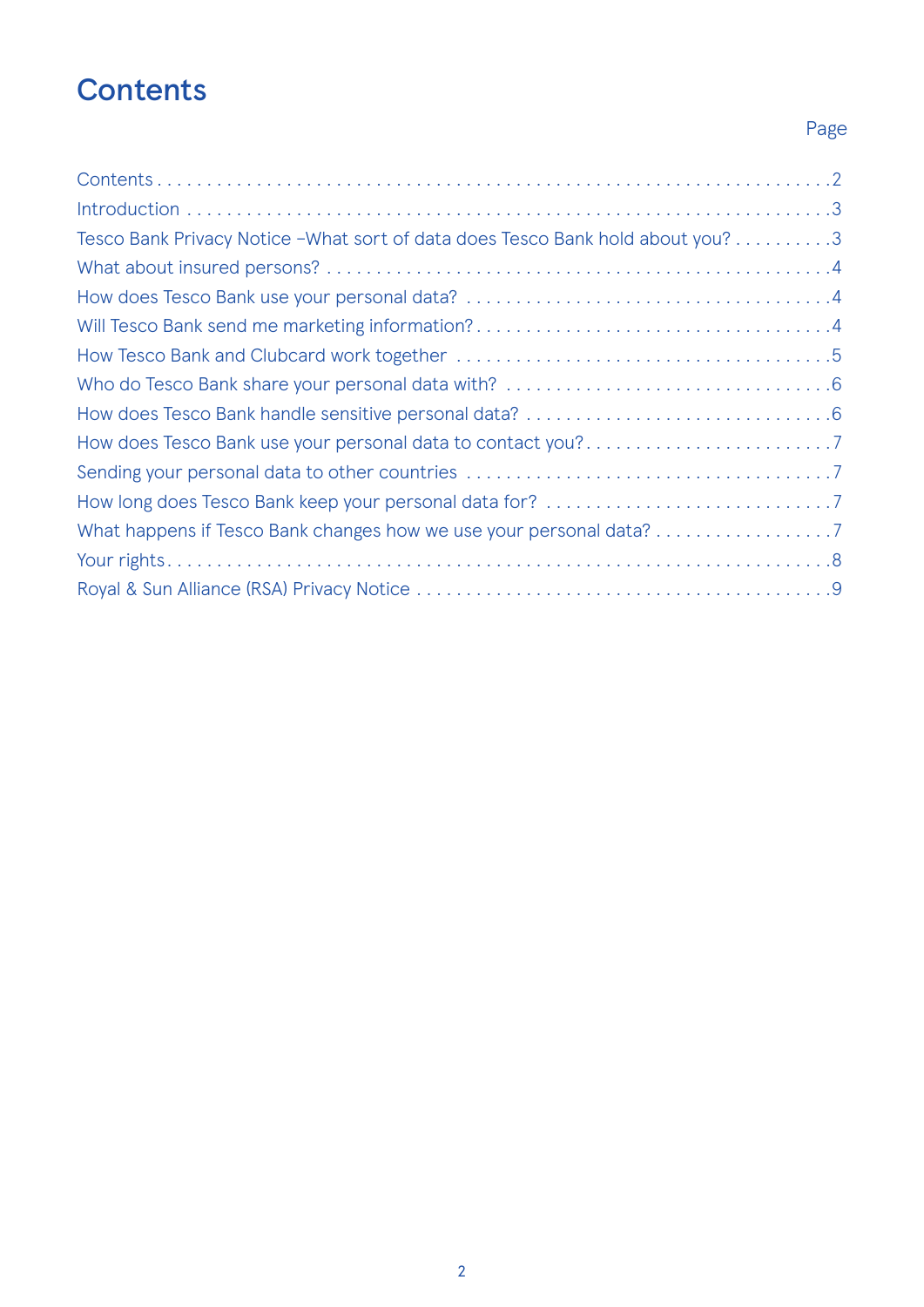## <span id="page-2-0"></span>Introduction

#### Your personal data: How we collect, use, and protect it. (Our 'Privacy Notice')

It is very important to us that all our customers trust us to handle their personal data responsibly. We have written this document to explain clearly how we collect, use and protect your personal data. In particular, it explains things like:

- **•** why we need your personal data for certain things
- **•** how we share your personal data with others
- **•** your rights under data protection laws

### What the law says about handling personal data

The personal data protection laws control how we use your personal data, for example, we must be transparent about how we collect and use your personal data. They also grant you rights, such as the right to access the personal data that we hold about you (see section 'Your Rights').

#### Who we are referring to when we say 'we', 'us', and 'our' in this Privacy Notice

Tesco Personal Finance (trading as Tesco Bank) acts as an intermediary for this policy. The policy is arranged, administered and underwritten by Royal & Sun Alliance (RSA).Insurance plc

This Privacy Notice is split into two parts and explains how we (Tesco Personal Finance plc, trading as Tesco Bank and part of the Tesco Group (www.tescoplc. com/about-us/)) and Royal & Sun Alliance Insurance plc (trading as RSA and part of the RSA group of companies) use your personal data.

In The Tesco Bank Privacy Notice, "we", "us" and "our" refers to Tesco Bank. In the RSA Privacy Notice we", "us" and "our" refers to refers to RSA, the RSA Group of companies unless otherwise stated.

For the purposes of the personal data protection laws, we are separately responsible for the personal data we process about you.

### Who this document applies to when we talk about 'you'

This Privacy Notice applies to everyone covered under your policy. It also applies to anyone you have nominated to act on your behalf, and anyone who pays your premium. Please make sure that they have seen this notice, and that you have their permission before giving us any personal data about them.

## Tesco Bank Privacy Notice – What sort of data does Tesco Bank hold about you?

### What the law says about processing

The law requires us to tell you how we process your personal data. "Processing" is a legal term but means anything we do with your personal data, such as collecting, gathering, obtaining, administering, adapting, keeping and deleting your personal data.

## We collect and keep data about you

This includes the personal data you give via our website or over the phone when you apply, request a quotation and throughout your time as a Tesco Bank customer (this includes personal data you may store in the 'save and retrieve' function before you submit a quote and information you submit indirectly, via price comparison websites). It also includes personal data you give us any time you write to us or contact us electronically.

### We keep data about your policies

This includes transactions and payments you make and receive.

## We may also gather other data about you

We may also obtain and combine data about you from other places, such as the wider Tesco Group and publicly available resources, such as the electoral register and the internet.

We do this so we can make sure the personal data we hold about you is accurate, to perform checks, and make you offers.

### We will keep and use personal data about other people connected to your products

This includes anybody insured under your policy or paying your premiums.

We will also keep any personal data you give us about anyone nominated to act on your behalf.

(This is for the security questions they need to answer before they can change anything on your policy).

### More information about the times we collect personal data about you

When you call us we monitor and record calls to and from our customer service centres to improve our service and to prevent and detect fraud.

When you contact us electronically (e.g. by email or Internet), we may collect an electronic identifier, such as your internet protocol address.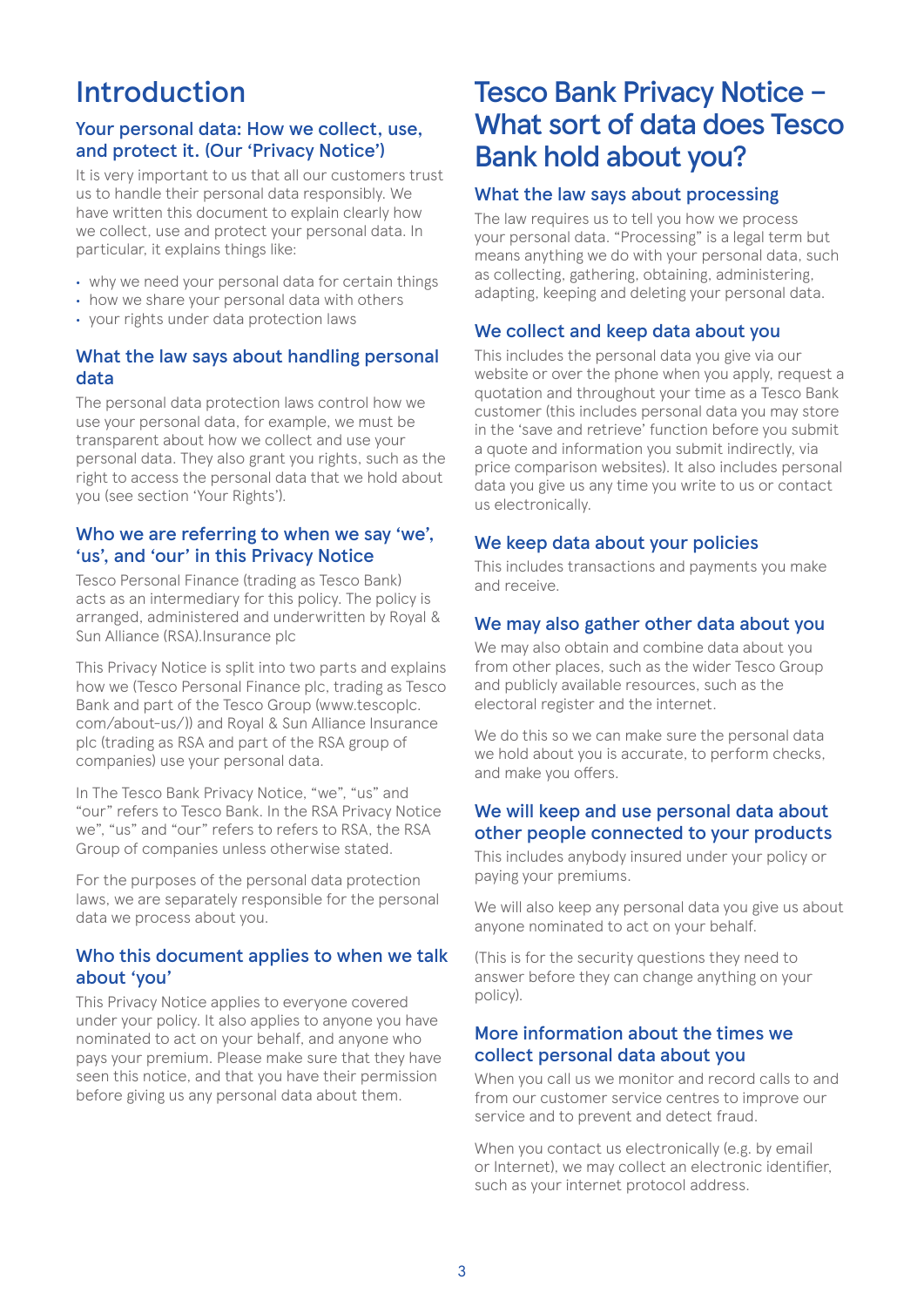<span id="page-3-0"></span>When you visit our website when you browse our website, we collect data about your browsing habits using cookies. For more information about how we use cookies, please see our cookies policy at www. tescobank.com/help/privacy-and-cookies.

#### We will only ask for necessary personal data unless we tell you otherwise

We will ask for personal data that is essential for us to know so that we can provide our products or services to you. If we ask for personal data that is not essential, we will explain why and tell you the consequences if you do not provide us with the personal data.

## What about insured persons?

### We keep data that you give to us about insured persons

We will keep and use personal data you provide to us about people that are covered by our insurance policies.

#### You must have permission to share someone else's personal data with us

If you want to give us details about other people who are covered by insurance, you must make sure you have shared the relevant information from this notice with them. You must also make sure you have their permission before you:

- **•** give us any personal data about them
- **•** make decisions on their behalf about how we keep and use their personal data

# How does Tesco Bank use your personal data?

#### Necessary uses – providing our products and services

#### We use your personal data to provide our services to you

To provide our services to you we will need to use your personal data, and personal data relating to insured persons and anyone else whose personal data is connected with providing a particular product or service.

We will need to use this personal data at all stages of our relationship with you, including:

- **•** when you request a quotation
- **•** when you take out a product or service or require to use a service
- **•** during the time we have a relationship with you
- **•** and for a period of time afterwards

The way we use the personal data about you and others include:

- **•** maintaining and updating your policy
- **•** awarding Clubcard points

#### It is necessary that we are able to use your personal data in this way

We can only provide our products or services if we can use your personal data in this way.

The law says we must ask for certain mandatory information, and make certain checks.

Also, if you want to apply for our products or services, you must provide us with mandatory information.

#### We also use your personal data for other 'legitimate business interests'

These are other uses allowed by law which are necessary to enable us to provide the products and services. These include:

- **•** detecting and preventing fraud, other forms of financial crime, and other unlawful acts
- **•** tracing and recovering debt
- **•** managing and operating our business
- **•** improving our business (see below)

#### We may use your personal data to improve our business

The law allows us to use your personal data in reasonable ways to help us improve our business.

The ways we might use your personal data to improve our business are to:

- **•** understand customers' needs and requirements
- **•** develop and test products and services
- **•** carry out research and analysis on our products and services

When we use your personal data to improve our business, we always make sure we keep the amount of data we collect and use to an absolute minimum.

# Will Tesco Bank send me marketing information?

#### We may use your personal data to tailor marketing to you

We do this so we can tell you about things we think you would like to know about.

We may send marketing by post, telephone, text, email and other electronic means.

We may also provide tailored marketing to you in other places, such as at the tills when you shop at Tesco.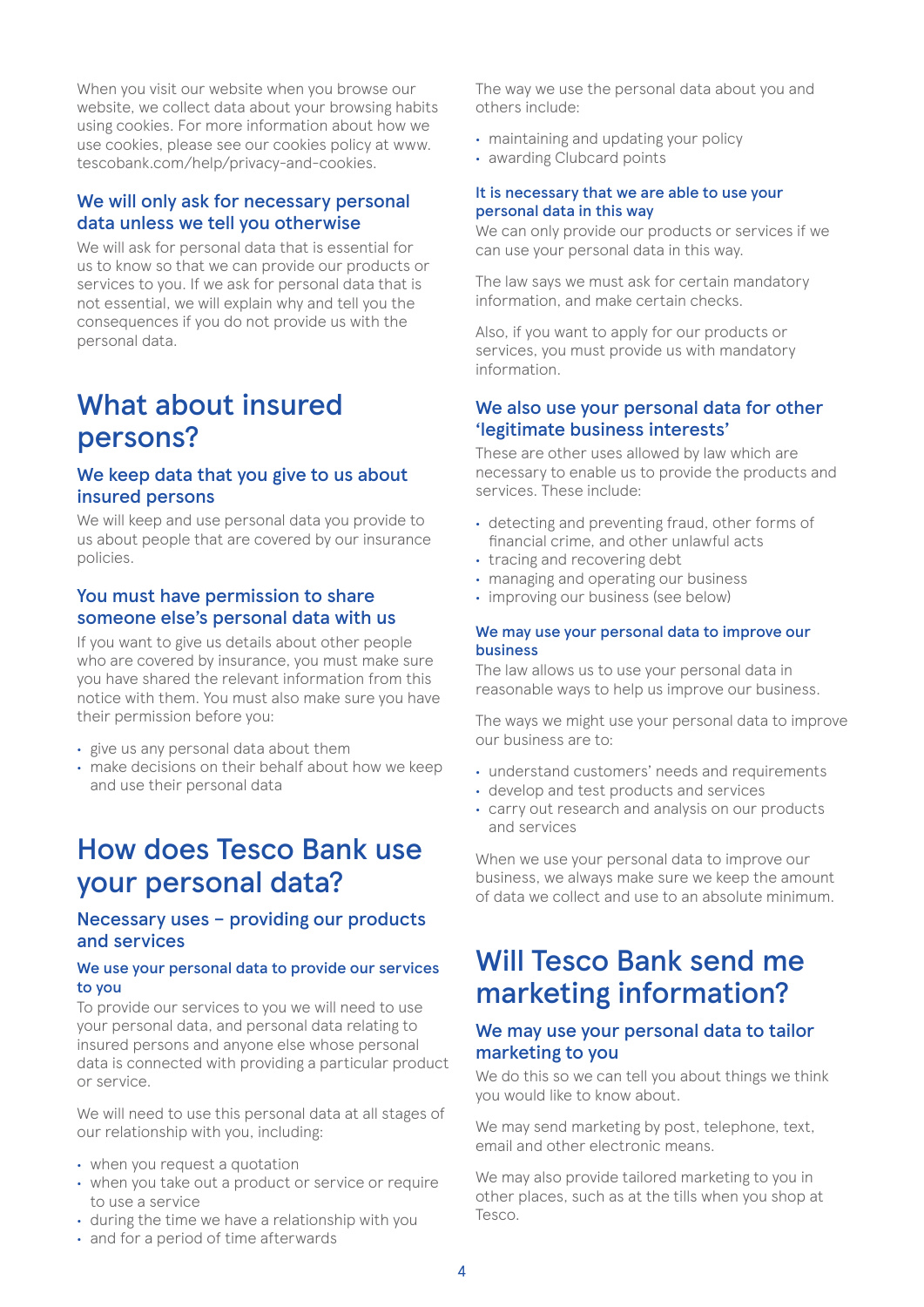<span id="page-4-0"></span>We will only ever send you information about things we think are relevant to you.

Some tailored marketing needs your agreement before we can send it to you; we will ensure we have this agreement.

#### Learning more about you and tailoring things for you

#### Using your personal data to help us understand more about you

We may look at your Clubcard data in different ways; to help us understand more about you and people like you. We call this 'profiling'. See the 'How Tesco Bank and Clubcard work together' section for more information.

When you take part in competitions, surveys or promotions we will collect and keep information such as your answers, feedback and contributions to questionnaires.

#### We may combine different sources of data we know about you

We may have data about you from several different sources – for example, from your Tesco Bank account, your Tesco Clubcard, and your visits to Tesco Group websites.

The personal data we get from your account can include data about your transactions and how you manage your account.

The personal data we get from your Tesco Clubcard can include data about your shopping habits and the types of things you buy.

The personal data we get from your visits to Tesco Group websites may include data you have given us when requesting a quote, even if you didn't go on to take out a product with us.

#### We may sometimes get data from other external sources

For example, we may get personal data about you from third parties about when policies are due for renewal. This will only occur where third parties have ensured that passing your personal data to us is permitted by the data protection laws.

#### We may combine data from different sources together to tailor marketing information for you

We will only send you information about things we think are relevant to you.

#### We may also use your personal data to tailor online adverts to you

We will sometimes use your personal data to tailor the adverts you see when you are online.

These might be on Tesco Group websites, social media sites, or other sites that sell advertising space

Personalised adverts show the AdChoices logo: Click the logo to learn more about how online ads are made relevant to you.

Websites where you have an 'account' – such as Gmail or Facebook – will also have their own pages which explain their own information policies.

#### We may use personal data we know about you to offer you tailored products

We may use personal data we know about you to offer you products we think you might like.

When we do this, we might use data about how you manage your account or policy, including your credit history. We might also combine this with data we know about you from your Tesco Clubcard.

Pre-approved offers are based on information we already know about you. When we make you a preapproved offer, we do not do external credit checks.

We will only ever use your personal data in this way so that we can offer you better deals than you would get if we didn't use that information.

### Opting out

#### You can opt out of us using your personal data for marketing at any time

We consider that our marketing and profiling activities can be to our mutual benefit as it helps us to ensure that we only tell you about products and services that we believe will be of interest to you. It is in our legitimate interests to ensure we carry out marketing in the most effective way, although we will always ensure that we carry out any direct marketing in line with your marketing preferences. Plus, there will always be an option for you to opt out or say no to us using your personal data for marketing during any application process for our products or services.

#### To opt out, just let us know in one of these ways

On emails: by clicking 'opt out' or 'unsubscribe' (usually at the bottom of the email).

By phone: by calling us on 0345 293 9475. (All our numbers are listed at tescobank.com).

## How Tesco Bank and Clubcard work together

#### We use Tesco Bank and Clubcard data together to bring you better offers

Clubcard data includes your shopping habits and the types of purchases you or your household make.

We use Tesco Bank and Clubcard data together in different ways to tailor our communications and to try to bring you better terms, deals or offers than you would get if we didn't use the information.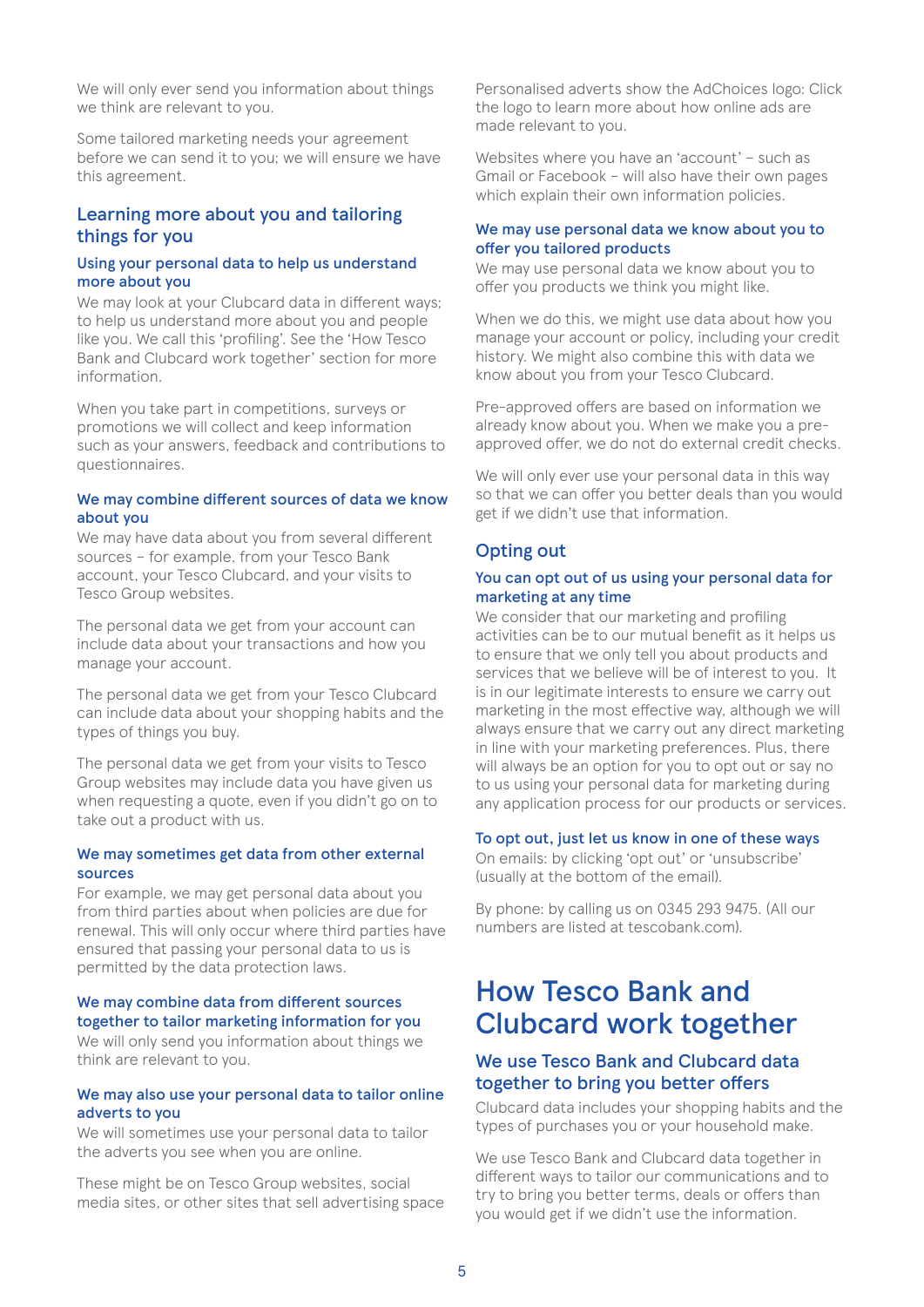#### <span id="page-5-0"></span>We try and match you with Clubcards at your address

We use data that you provide, such as your name and address, to find any Clubcard(s) that are linked to your address. That might be your Clubcard, the Clubcard of other family member(s), or the Clubcard of house or flat-mates.

We may use data about these Clubcard(s) to help us work out what offers we think you might like. When we do this, we will only ever use the Clubcard linked to your address which gives you the best terms, deals or offers.

#### We use your Clubcard data to help us work out whether we can offer you certain products, and what discounts, deals or offers we can make you

We do this by looking at your Clubcard data in different ways to help us understand more about you (we call this 'profiling'). Profiling includes things such as how likely we think you are to pay back money we lend you, how often you use other Tesco products and services, and how you prefer to shop. Profiling helps us to create a number of 'Clubcard scores', which we can then use as one of the factors in our automated decision-making process.

Because Clubcard profiling allows us to tailor offers specifically for you, this means that different Clubcard customers may get different offers. However, Clubcard customers will always receive better offers than non Clubcard customers.

#### We may calculate a new 'Clubcard score' for you when your policy changes

We may calculate a new 'Clubcard score' when we give you a quote, or offer you a renewal. We do this so we can make you, as a Clubcard customer, better and/or more tailored offers.

#### How to get more details about how we monitor our automated decision-making

You have rights relating to automated decision-making.

Information can be found at www.tescobank.com/ help/contact-us

#### Ongoing use of your Clubcard data

If you take a product or service from us, we will continue to use your Clubcard data to help us maintain our relationship with you.

# Who do Tesco Bank share your personal data with?

#### Why we share your personal data

In order to provide our products and services to you, it is necessary for us to share information with third parties. For some third parties we need to share your personal data because they provide a service

which we do not provide (such as the Insurers or the Add-on Providers). For other third parties, we are required to share your personal data to prevent fraud and other forms of financial crime, to ensure that we are lending responsibly or to ensure that we are meeting our regulatory requirements.

#### Tesco Bank will only share your personal data

- **•** where we have your permission
- **•** where the law says we must
- **•** where sharing the personal data meets the requirements of the data protection laws

Whenever we share data, we only share the amount necessary to achieve the objective of the sharing.

#### Tesco Bank will only share your personal data with these people:

- **•** with anyone you nominate to act on your behalf
- **•** with regulatory bodies and authorities
- **•** with the insurers shown on your policy schedule
- **•** with other companies, (if we are, or are considering, transferring the rights and obligations we have with you)
- **•** with another pet insurer, if we have invited you to renew your pet insurance with them
- **•** with Tesco Group and Tesco stores, in connection with your Clubcard (for example, to allocate points or discounts, or where you have agreed to receive marketing)
- **•** with other Tesco Group companies. www.tescoplc. com/about-us/
- **•** with our market research agency to contact you with relevant surveys

## How does Tesco Bank handle sensitive personal data?

#### When we need to use sensitive personal data

Sometimes we will need to ask you for sensitive personal data. For example, when dealing with an insurance policy, you might need to tell us about a medical condition. If required, to comply with data protection laws, we will ask for your explicit consent to use this data (data protection laws call this 'special category data' or 'sensitive personal data').

#### How we handle data about special circumstances

We handle data about any special circumstances as carefully and confidentially as any other data we hold about you. This includes data about things you tell us so that we are able to provide you with additional assistance (e.g. if you are hard of hearing) and also information that laws or regulations say we must record (for example, if any underlying medical condition has led to you appointing a Power of Attorney).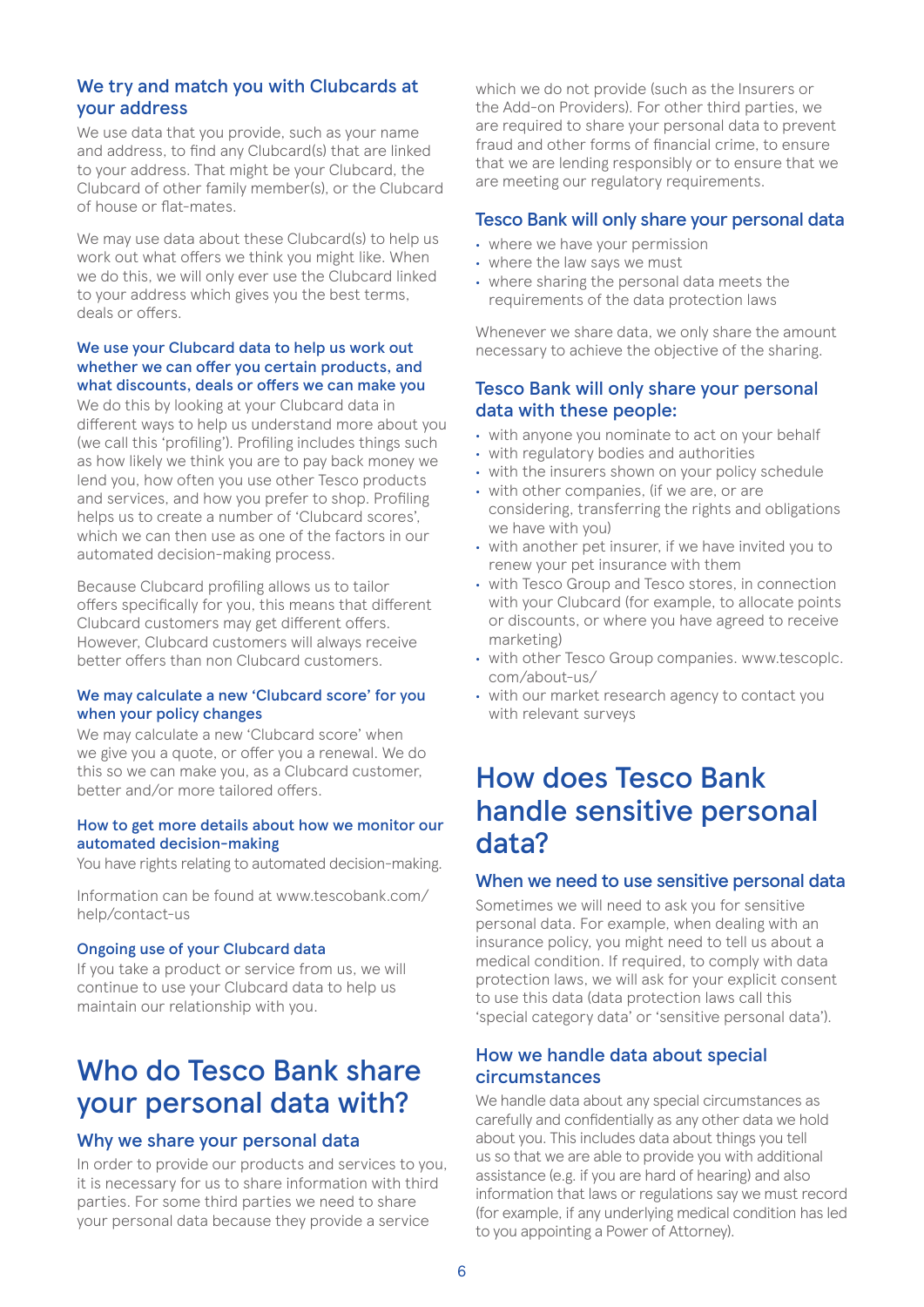## <span id="page-6-0"></span>How does Tesco Bank use your personal data to contact you?

### We will contact you in a variety of different ways

We may contact you by phone/post/email and SMS. If you have given us an email address or mobile number, we might also use these to contact you with servicing messages about your application or account (for example, to keep you updated about how your application is going) and for ongoing account management.

### We keep confidential data to a minimum via email and text

This is because emails and texts are less secure. (You should never send us any confidential data via email or text.)

# Sending your personal data to other countries

#### We will only send your personal data outside the EEA if we know it will be well protected

Sometimes we might send your personal data to another country if, for example, our service provider has a data centre overseas.

All countries within the EEA have broadly the same data protection laws. Before sending your personal data outside the EEA, we check that the recipient will be able to keep your personal data secure and that:

- **•** the EU Commission confirms that the recipient is established in a country which offers essentially equivalent protection to that provided within the EEA; or
- **•** it is to a private US company that has self-certified with the Privacy Shield

If neither of these apply, then we ask the recipient to sign the EU Commission's 'model contract'. This means they must meet EU standards of data protection.

When your personal data is in another country, it may be accessed by law enforcement agencies in those countries. They do this to detect and prevent crime, or because the law says they must.

For more information about sending your personal data overseas, you can write to: The Data Protection Officer, Tesco Bank, PO BOX 27009, Glasgow, G2 9EZ

## How long does Tesco Bank keep your personal data for?

#### We keep your personal data for a reasonable period only

How long we keep your personal data will depend on:

- **•** what type of product or service we are providing for you
- **•** how long laws or regulations say we must
- **•** what we need for fraud and other financial crime prevention
- **•** what we need to lend responsibly
- **•** other legitimate business reasons (for example because we need to respond to a complaint or legal claim)

### How long do we keep data when you no longer use our services?

We keep your personal data once your insurance policies have lapsed for up to 10 years.

### When you have applied but not taken out a product

We keep insurance quote data for up to 7 years. We do this to help us understand more about you, to help develop our products and services, and to protect you and us against fraud and other forms of financial crime. We may also use this information if you apply for a product again in the future.

### For marketing purposes

We keep your personal data for 3 years after your last activity with us.

In all cases, we will retain the personal data for so long as that personal data is needed for an ongoing investigation, legal proceedings, insurance claim or an outstanding audit.

## What happens if Tesco Bank changes how we use your personal data?

### We will contact you if there are any important changes to how we use your personal data

If we think it's a change you would not expect, we will let you know.

### Some changes might need your consent, or need you to opt out

If this is the case, we will always wait until you have let us know your decision before making any changes to the way that we use your personal data.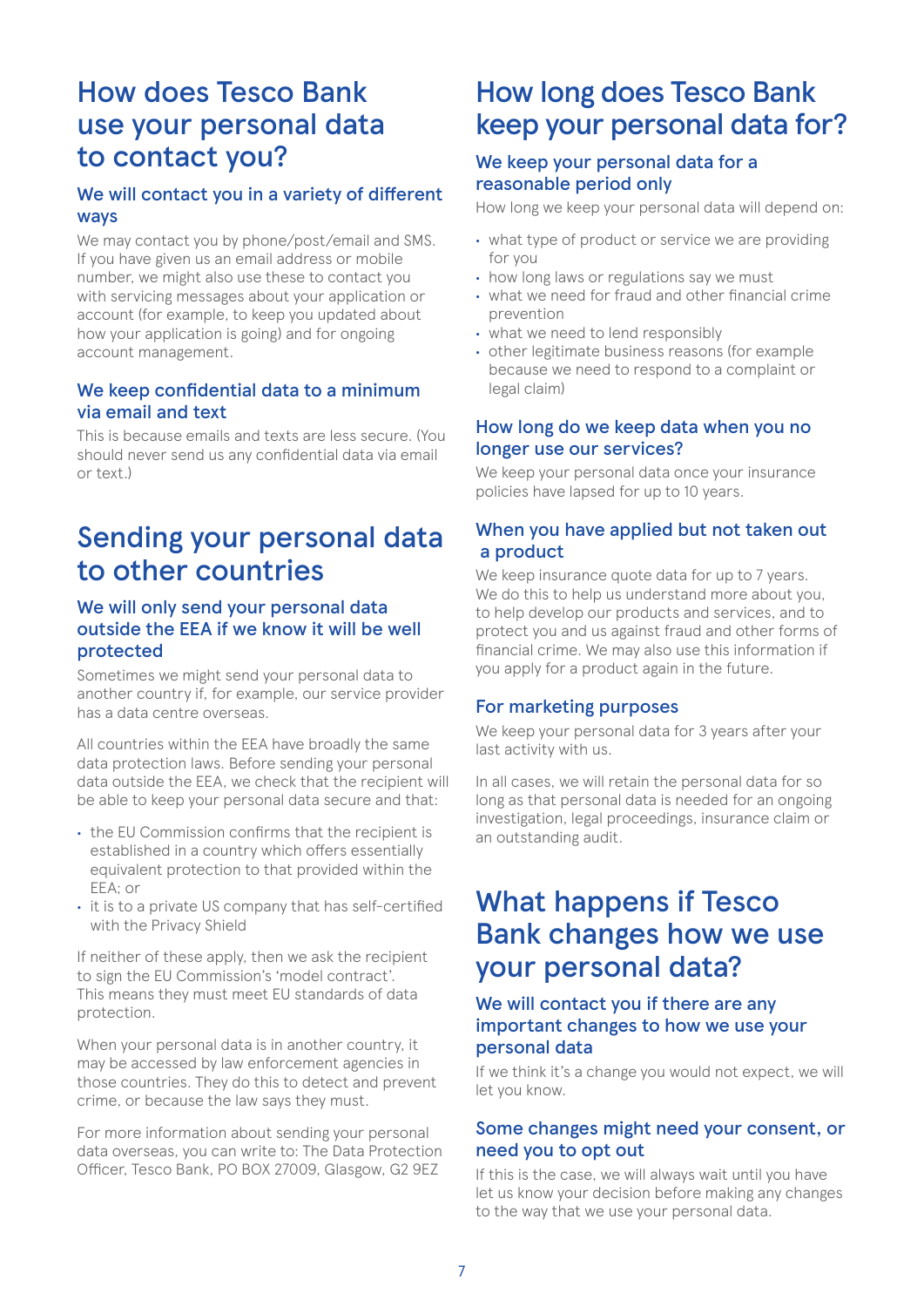# <span id="page-7-0"></span>Your rights

#### You have the right to know what data we hold about you

This is called your 'subject access rights'.

#### The law says that you are entitled to see what data we hold about you

If you ask us for this, we will give you access or send you a copy of all the personal data we hold about you. (There are a few exceptions to this, such as access to personal data about third parties).

#### If you want a copy of your personal data, please use the 'subject access' form

You can find the form on our Privacy Notice page at: www.tescobank.com/help/privacy-and-cookies

We will respond to your request within one month.

We may get in touch sooner if we need extra information to help us find your personal data, or to verify your identity.

#### Information about insurance claims is held by RSA

If you want to see what data RSAs hold, you need to contact them directly.

You have the right to have the personal data you have provided to us supplied to you in an easily transferable digital format.

This is known as the 'right to data portability'.

This means you can ask us to send your personal data in this format to you, or to another organisation (for example, another bank or insurer).

#### You have the right to change or amend your personal data

If you think any of the personal data we hold about you is incorrect or incomplete, let us know and we will change it.

#### You have the right to stop us using, restrict us using, or request that we erase the personal data we hold about you

If you want us to stop using, or restrict our use of, your personal data, or you want us to erase it entirely, please let us know. There are times when we may not be able to do this – for example, if the information is related to an existing or recently expired contract between you and us, or if the law says we need to keep your personal data for a certain amount of time.

### You have the right to withdraw your consent at any time

Sometimes we need your consent to process your personal data. If you have given consent, you can change your mind and withdraw it. To do this, get in touch by using the relevant contact details from our website.

However, we do not always need your consent to use your personal data. There is some information this doesn't apply to. For instance;

- **•** the information we need in order to provide your product or service
- **•** the information that it's necessary we have in order to run our business or to provide the products or services in a more effective way (known as the "legitimate interests" condition), or
- **•** the information the law says we must collect and  $\overline{U}$

### Contact us for more information about how we handle your personal data

If you have concerns about how we handle your personal data, or just want more details, please call us (see contact us section on our website) or write to the address below. We will try and sort things out as quickly as we can. Our address is: The Data Protection Officer, Tesco Bank, PO BOX 27009, Glasgow, G2 9EZ

#### For more data about your rights, visit the Information Commissioner's Office website

The Information Commissioner's Office is the UK's independent authority set up to uphold information rights, and promote data privacy for individuals. Their website is www.ico.org.uk.

If you have a complaint or concern about how we have handled your personal data and we have not been able to sort it out to your satisfaction, you have the right to lodge a complaint with the ICO.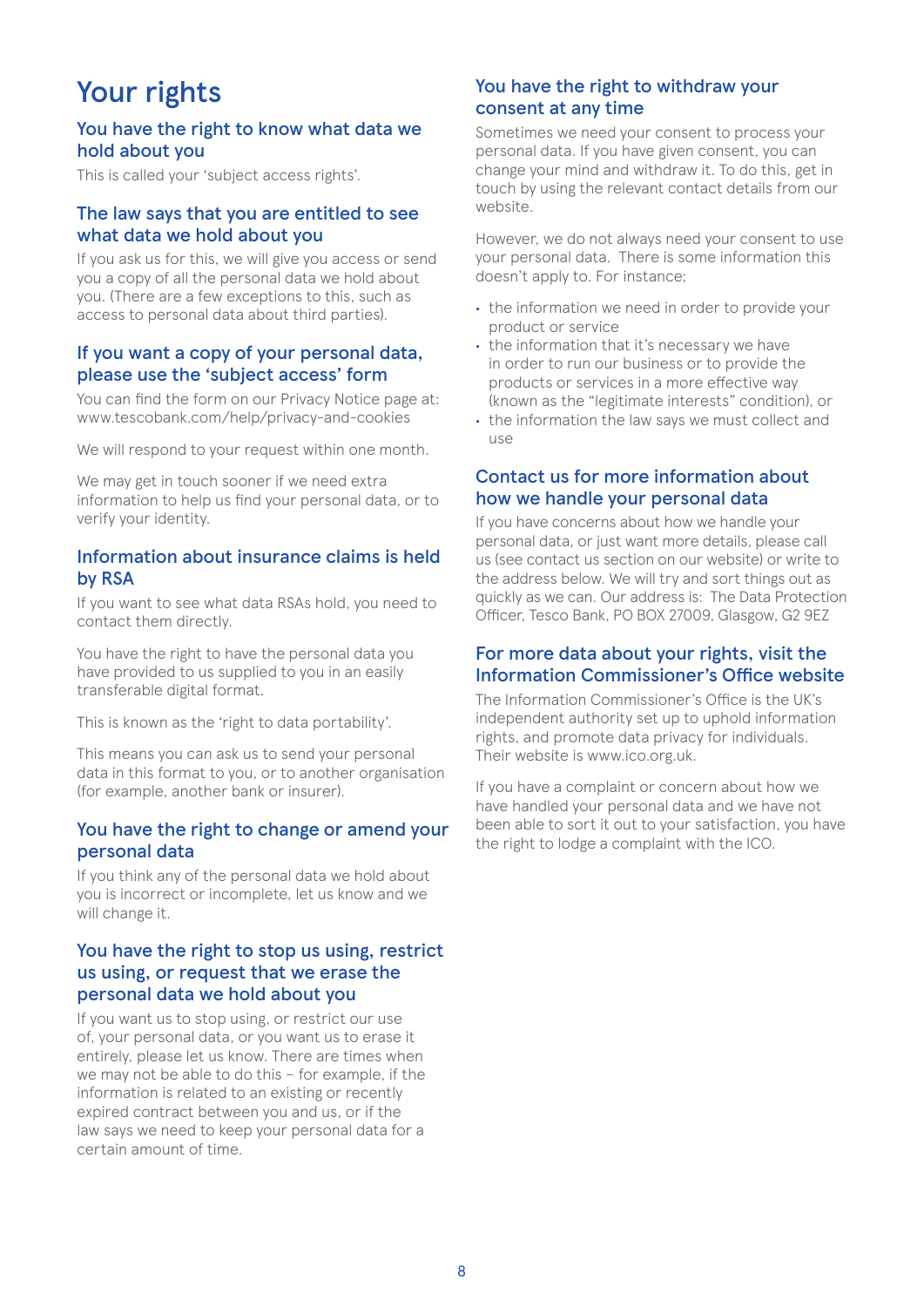# <span id="page-8-0"></span>Royal & Sun Alliance (RSA) Privacy Notice

Your privacy is important to us and we are committed to keeping it protected. We have created this Customer Privacy Notice which will explain how we use the information we collect about you and how you can exercise your data protection rights. This Privacy Notice will help you understand the following:

#### Who are we?

We are Royal & Sun Alliance Insurance plc (RSA), we provide commercial and consumer insurance products and services under a number of brands. We also provide insurance services in partnership with Tesco Personal Finance (trading as Tesco Bank).

#### Why do we collect and use your personal information?

As an insurer, we need your personal information to understand the level of insurance cover you require. We'll use this information (e.g. your name, address, telephone number and email address) to communicate with you.

We need to use your information to create a quote for you, allowing you to buy insurance products from us. When buying a product from us, you'll also need to provide us with details about the pet you wish to be covered by the insurance.

Once you become a customer, we'll need to take your payment details to set up your cover. This could be direct debit, credit or debit card information. To service your policy, we might contact you via our website, emails, telephone calls or post. When using these services we might record additional information, such as passwords, online identifiers and call recordings.

If you need to claim against your insurance policy, we will need to collect information about the incident and this may be shared with other selected companies to help process the claim. If other people are involved in the incident, we may also need to collect additional information about them which can include special categories of personal data (e.g. injury and health data).

Data protection laws require us to meet certain conditions before we are allowed to use your personal information in the manner described in this Privacy Notice. To use your personal information, we will rely on one or more of the following grounds:

**•** Performance of contract: We need to use your personal information in order to provide you with the policy (which is a contract of insurance between you and us), and perform our obligations under it (such as making payments to you in respect of a claim made under the policy).

- **•** Consent: In certain circumstances, we may need your consent unless authorised by law in order to use personal information about you which is classed as "special categories of personal data".
- **•** Necessity to establish, exercise or defend legal claim: If you, or we, bring a legal claim (e.g. a court action) against the other, we may use your information in either establishing our position, or defending ourselves in relation to that legal claim.
- **•** Compliance with a legal obligation: Where laws or regulations may require us to use your personal information in certain ways.
- **•** Legitimate Interests: We will also process your personal information where this processing is in our "legitimate interests". When relying on this condition, we are required to carry out a balancing test of our interests in using your personal information (for example, carrying out market research), against the interests you have as a citizen and the rights you have under data protection laws. The outcome of this balancing test will determine whether we can use your personal information in the ways described in this Privacy Notice. We will always act reasonably and give full and proper consideration to your interests in carrying out this balancing test.

#### Where else do we collect information about you?

Where possible, we'll collect your personal information directly from you. However, on occasion we may receive details about you from other people or companies. For example, this might happen if:

- **•** It was supplied to us when you purchased an insurance product or service that is provided by us in partnership with other companies; or
- **•** It was lawfully collected from other sources (e.g. Claims and Underwriting Exchange) to validate the information you have provided to us.

We request those third parties to comply with data protection laws and to be transparent about any such disclosures. If you would like some further information, please contact us.

#### Will we share your personal information with anyone else?

We do not disclose your information outside of RSA except:

- **•** Where we need to check the information you gave to us before we can offer you an insurance product;
- **•** Where we are required or permitted to do so by law or relevant regulatory authority (e.g. fraud detection/prevention);
- **•** Where we provide insurance services in partnership with other companies;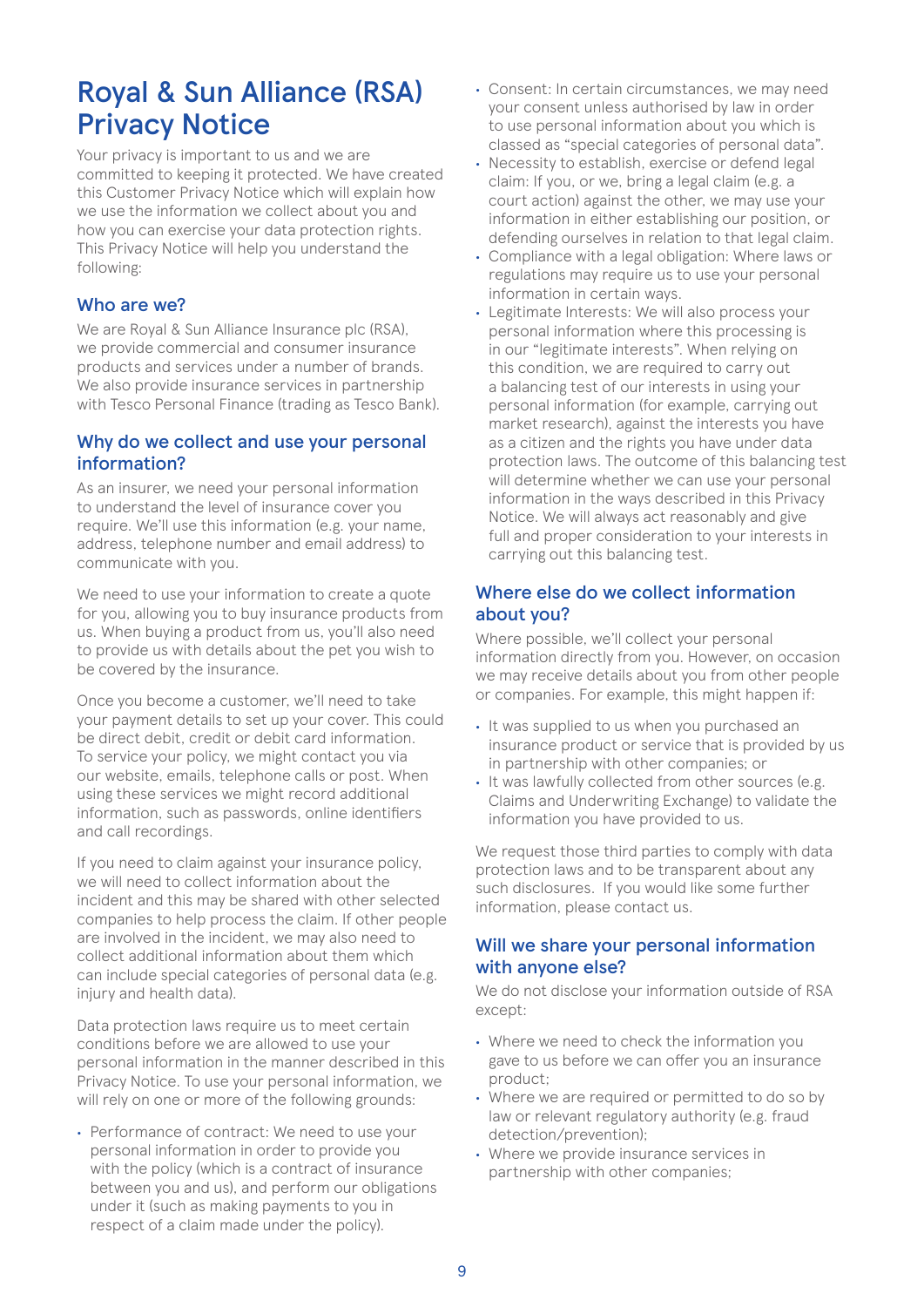- **•** In the event that we are bought or we sell any business or assets, in which case we will disclose your personal information to the prospective buyer of such business or assets;
- **•** As required to enforce or apply this Privacy Notice, or the contract of insurance itself;
- **•** Within our group for administrative purposes;
- **•** If we appoint a third party to process and settle claims under the policy on our behalf, in which case we will make your personal information available to them for the purposes of processing and settling such claims;
- **•** With our third party service providers (including hosting/storage providers, research agencies, technology suppliers etc.);
- **•** With our reinsurers (and brokers of reinsurers) in connection with the normal operation of our business;

Sometimes your personal information may be sent to other parties outside of the European Economic Area (EEA) in connection with the purposes set out above. We will take all reasonable steps to ensure that your personal information is treated securely and in accordance with this Privacy Notice, and in doing so may rely on certain "transfer mechanisms" such as the EU-US Privacy Shield, and the standard contractual clauses approved by the European Commission. If you would like further information please contact us.

#### Which decisions made about you will be automated?

Before we can offer you an insurance product or service, we may need to conduct the following activities, which involve automated (computer based) decision-making:

- **•** Pricing and Underwriting: this process calculates the insurance risks based on the information that you have supplied. This will be used to calculate the premium you will have to pay.
- **•** Automated Claims: some small claims may qualify for automated processing, which will check the information you provide, resulting in a settlement or rejection of your claim.

The results of these automated decision-making processes may limit the products and services we can offer you. If you do not agree with the result, you have the right to request that we perform a manual reassessment using the same information that you originally provided. If you wish to do so please contact us.

#### For how long will we keep your information?

Your personal information will be retained under one or more of the following criteria:

**•** Where the personal information is used to provide you with the correct insurance cover, which will be kept as long as it is required to fulfil the conditions of the insurance contract.

- **•** Where the use of your personal information for a specific purpose is based on your consent, it will be kept for as long as we continue to have your consent.
- **•** Where, for a limited period of time, we are using some of your information to improve the products or services we provide.
- **•** For as long as your information is required to allow us to conduct fraud and/or criminal checks and investigations.

#### Your information is incorrect what should you do?

If you hold a product or service with us and think that the information we hold about you is incorrect or incomplete, please contact us and we will be happy to update it for you.

#### What are your rights over the information that is held by RSA?

We understand that your personal information is important to you, therefore you may request the following from us to:

- 1. Provide you with details about the personal information we hold about you, as well as a copy of the information itself in a commonly used format. [Request Ref: DSR 1]
- 2. Request your personal information be deleted where you believe it is no longer required. Please note however, we may not be able to comply with this request in full where, for example, you are still insured with us and the information is required to fulfil the conditions of the insurance contract. [Request Ref: DSR 2]
- 3. Request the electronic version of the personal information you have supplied to us, so it can be provided to another company. We would provide the information in a commonly used electronic format. [Request Ref: DSR 3]
- 4. Request to restrict the use of your information by us, under the following circumstances [Request Ref: DSR 4]:
	- a. If you believe that the information we hold about you is inaccurate, or;
	- b. If you believe that our processing activities are unlawful and you do not want your information to be deleted.
	- c. Where we no longer need to use your information for the purposes set out in this Privacy Notice, but it is required for the establishment, exercise or defence of a legal claim.
	- d. Where you have made an objection to us (in accordance with section 5 below), pending the outcome of any assessment we make regarding your objection.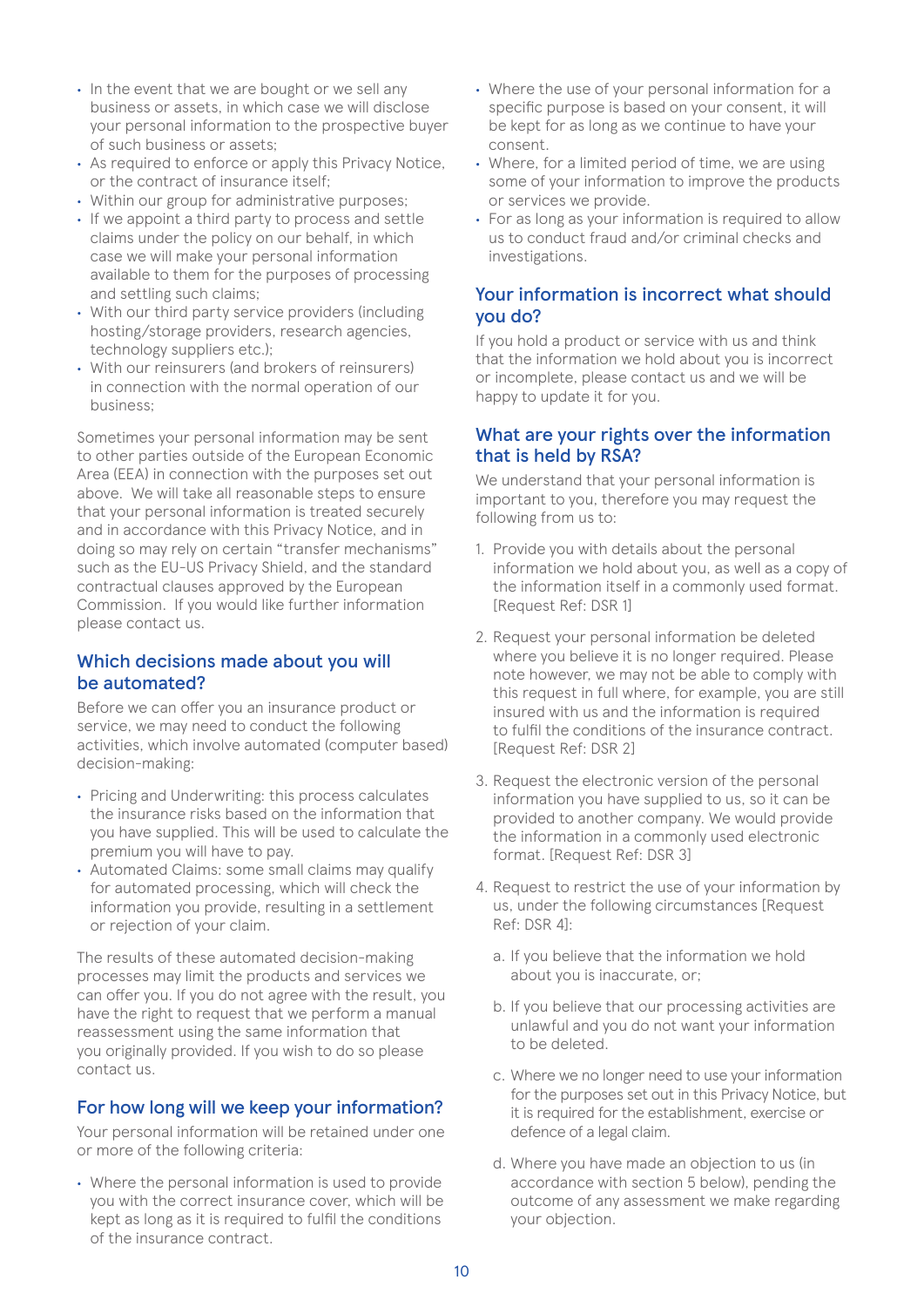- 5. Object to the processing of your data under the following circumstances [Request Ref: DSR 5]:
	- a. Where we believe it is in the public interest to use your information in a particular way, but you disagree.
	- b. Where we have told you we are using your data for our legitimate business interests and you believe we shouldn't be (e.g. you were in the background of a promotional video but you did not agree to be in it.)

In each case under section 5 above, we will stop using your information unless we can reasonably demonstrate legitimate grounds for continuing to use it in the manner you are objecting to.

If you would like to request any of the above, please contact us and submit a written request, including the request reference (e.g. DSR 1), as this will speed up your request. To ensure that we do not disclose your personal information to someone who is not entitled to it, when you are making the request we may ask you to provide us with:

- **•** Your name;
- **•** Address(es);
- **•** Date of birth;
- **•** Any policy IDs or reference numbers that you have along with a copy of your photo identification.

All requests are free of charge, although for requests for the provision of personal information we hold about you (DSR1) we reserve the right to charge a reasonable administrative fee where, we believe an excessive number of requests are being made. Wherever possible, we will respond within one month from receipt of the request, but if we don't, we will notify you of anticipated timelines ahead of the one month deadline.

Please note that simply submitting a request doesn't necessarily mean we will be able to fulfil it in full on every occasion – we are sometimes bound by law which can prevent us fulfilling some requests in their entirety, but when this is the case we will explain this to you in our response.

#### Our Privacy Notice

If you have any queries regarding our Privacy Notice please contact us and we will be happy to discuss any query with you. Our Privacy Notice will be updated from time to time so please check it each time you submit personal information to us or renew your insurance policy.

#### How you can contact us about this Privacy Notice?

If you have any questions or comments about this Privacy Notice please contact:

The Data Protection Officer RSA Bowling Mill Dean Clough Industrial Park Halifax HX3 5WA

You may also email us at crt.halifax@uk.rsagroup.com.

#### How you can lodge a complaint?

If you wish to raise a complaint on how we have handled your personal information, please send an email to crt.halifax@uk.rsagroup.com or write to us using the address provided. Our Data Protection Officer will investigate your complaint and will give you additional information about how it will be handled. We aim to respond in a reasonable time, normally 30 days.